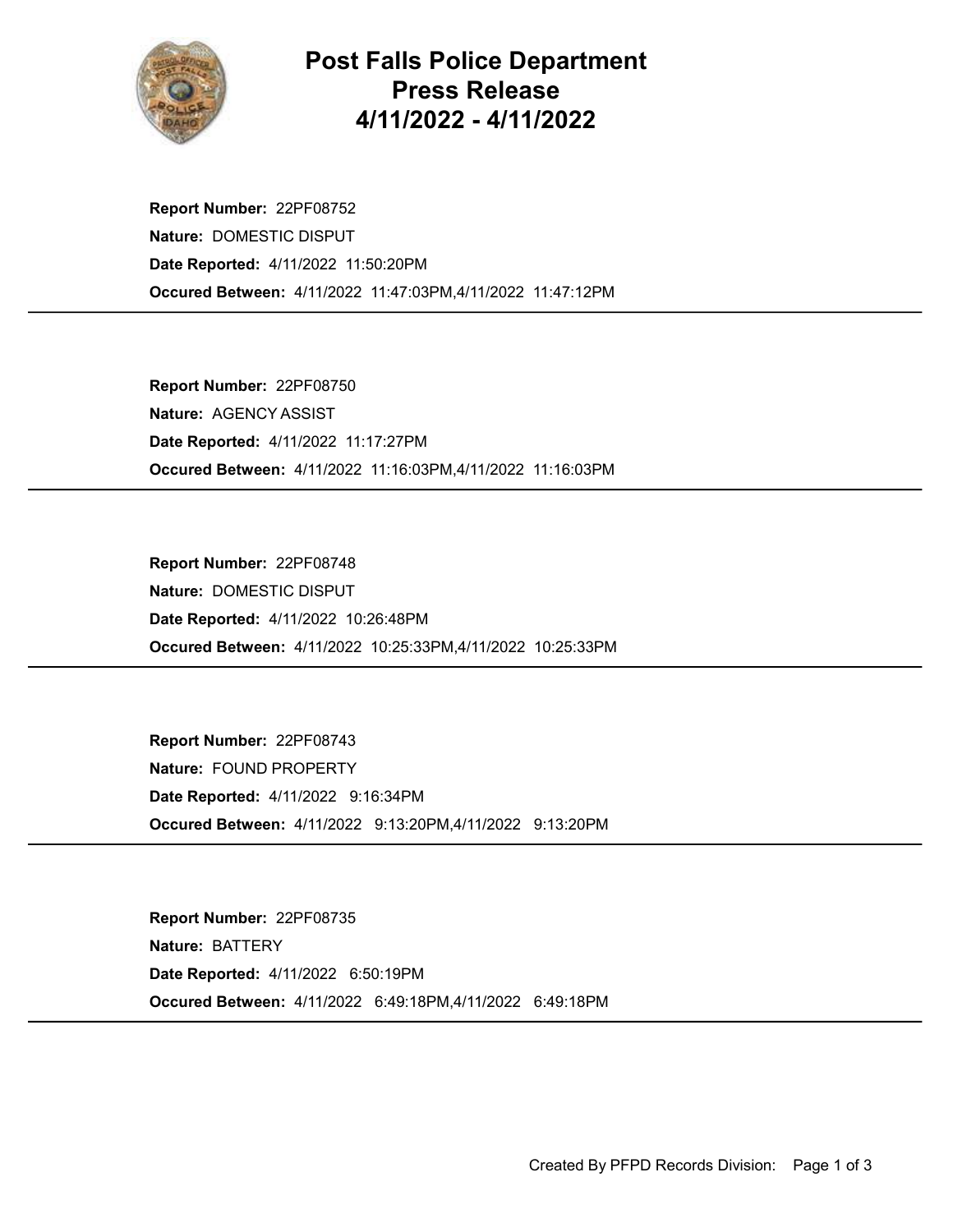Occured Between: 4/11/2022 6:20:35PM,4/11/2022 6:20:35PM Report Number: 22PF08732 Nature: RECOVERED VEHIC Date Reported: 4/11/2022 6:20:43PM

Occured Between: 4/7/2022 12:00:00PM,4/11/2022 6:12:27PM Report Number: 22PF08729 Nature: DVA VIOLATION Date Reported: 4/11/2022 6:14:16PM

Occured Between: 4/11/2022 4:36:08PM,4/11/2022 4:36:08PM Report Number: 22PF08726 Nature: WELFARE CHECK Date Reported: 4/11/2022 4:36:31PM

Occured Between: 4/11/2022 1:05:45PM,4/11/2022 1:05:48PM Report Number: 22PF08706 Nature: ACCIDENT PD Date Reported: 4/11/2022 1:07:05PM

Occured Between: 4/11/2022 10:00:00AM,4/11/2022 10:44:11AM Report Number: 22PF08694 Nature: DRUGS Date Reported: 4/11/2022 10:47:40AM

Occured Between: 4/11/2022 9:57:21AM,4/11/2022 9:57:21AM Report Number: 22PF08685 Nature: ABANDONED VEHIC Date Reported: 4/11/2022 10:01:29AM